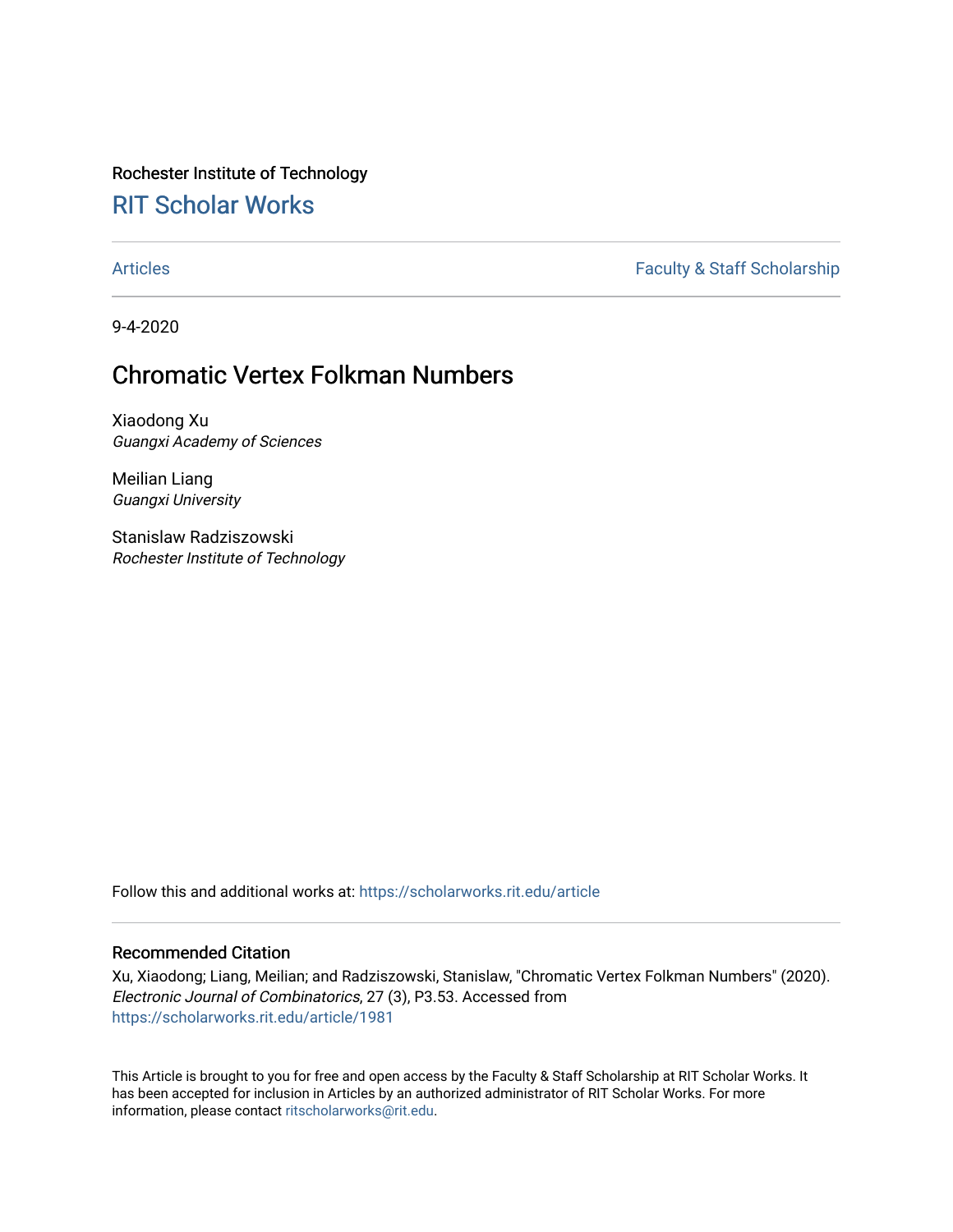### Chromatic Vertex Folkman Numbers<sup>∗</sup>

Xiaodong Xu

Meilian Liang School of Mathematics and Information Science

Guangxi Academy of Sciences Nanning, 530007, P.R. China

xxdmaths@sina.com

Guangxi University, Nanning, 530004, P.R. China gxulml@163.com

Stanisław P. Radziszowski

Department of Computer Science Rochester Institute of Technology Rochester, NY 14623, U.S.A.

spr@cs.rit.edu

Submitted: May 13, 2018; Accepted: Aug 16, 2020; Published: Sep 4, 2020 c The authors. Released under the CC BY-ND license (International 4.0).

#### Abstract

For graph G and integers  $a_1 \geqslant \cdots \geqslant a_r \geqslant 2$ , we write  $G \to (a_1, \cdots, a_r)^v$  if and only if for every r-coloring of the vertex set  $V(G)$  there exists a monochromatic  $K_{a_i}$ in G for some color  $i \in \{1, \dots, r\}$ . The vertex Folkman number  $F_v(a_1, \dots, a_r; s)$  is defined as the smallest integer n for which there exists a  $K_s$ -free graph G of order *n* such that  $G \to (a_1, \dots, a_r)^v$ . It is well known that if  $G \to (a_1, \dots, a_r)^v$  then  $\chi(G) \geqslant m$ , where  $m = 1 + \sum_{i=1}^{r} (a_i - 1)$ . In this paper we study such Folkman graphs G with chromatic number  $\chi(G) = m$ , which leads to a new concept of chromatic Folkman numbers. We prove constructively some existential results, among others that for all  $r, s \geq 2$  there exist  $K_{s+1}$ -free graphs G such that  $G \to (s, \dots, s)^v$  and G has the smallest possible chromatic number  $r(s-1) + 1$  with respect to this property. Among others we conjecture that for every  $s \geq 2$  there exists a  $K_{s+1}$ -free graph G on  $F_v(s, s; s + 1)$  vertices with  $\chi(G) = 2s - 1$  and  $G \to (s, s)^v$ .

Mathematics Subject Classifications: 05C55, 05C35

### 1 Preliminaries, notation and definitions

Throughout this paper we consider only finite undirected loopless simple graphs. For graph  $G = (V, E)$ , denote by  $V(G)$  the set of its vertices, and by  $E(G)$  the set of its

<sup>∗</sup>Supported by the National Natural Science Foundation (11361008) and the Guangxi Natural Science Foundation (2011GXNSFA018142).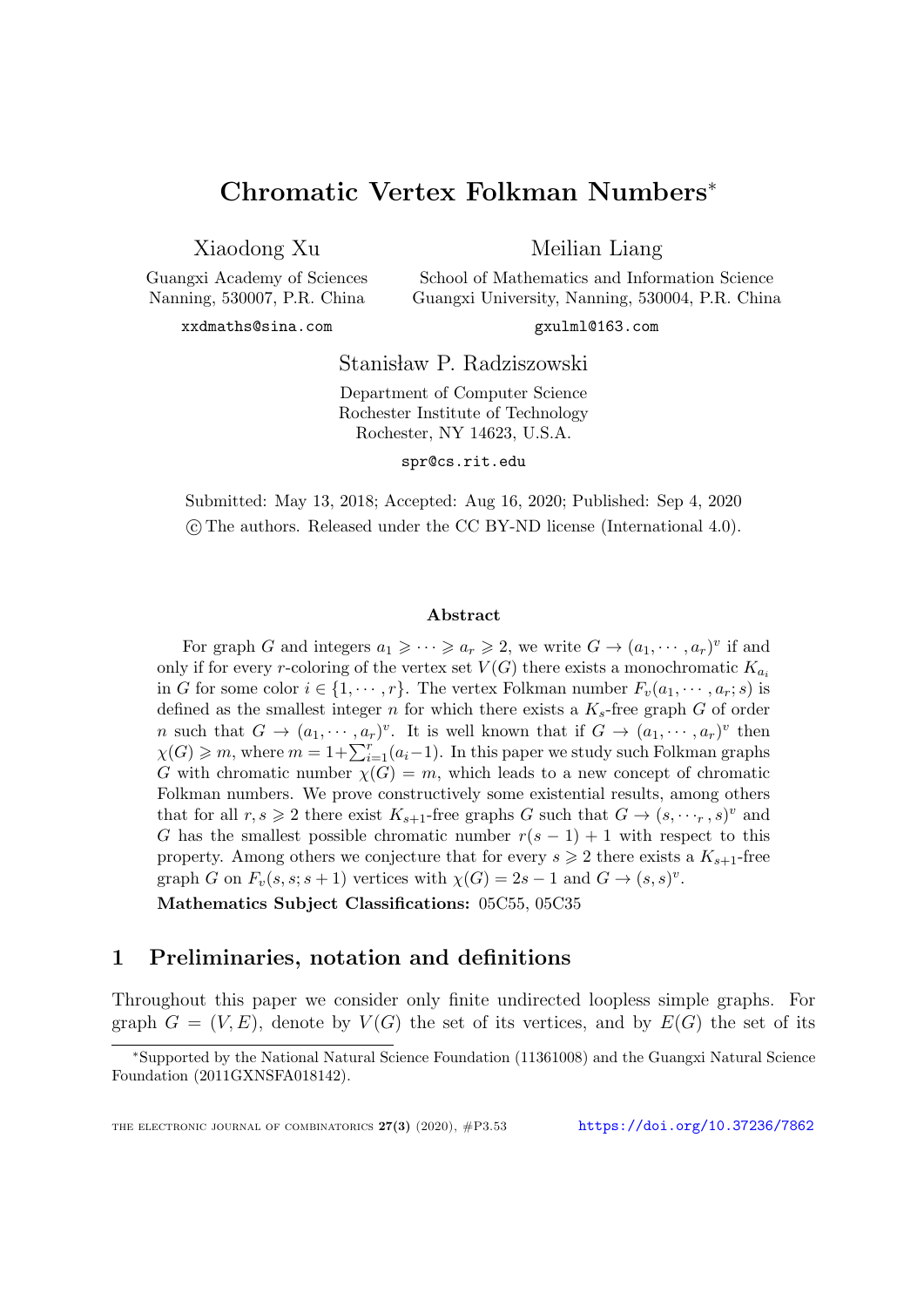edges. A complete graph of order n is denoted by  $K_n$ , and a cycle of length n by  $C_n$ . The clique number of G is denoted by  $cl(G)$ , and the chromatic number by  $\chi(G)$ . An  $(s, t)$ -graph is a graph that contains neither an s-clique nor a t-independent set.

The set  $\{1, \dots, n\}$  is denoted by [n]. Let  $r, s, a_1, \dots, a_r$  be integers such that  $r \geq 2$ ,  $s > \max\{a_1, \dots, a_r\}$  and  $\min\{a_1, \dots, a_r\} \geq 2$ . We write  $G \to (a_1, \dots, a_r)^v$  if and only if for every r-coloring of  $V(G)$  there exists a monochromatic  $K_{a_i}$  in G for some color  $i \in [r]$ . The sets of vertex Folkman graphs are defined as

$$
\mathcal{F}_v(a_1, \cdots, a_r; s) = \{G \mid G \to (a_1, \cdots, a_r)^v \text{ and } cl(G) < s\},
$$

and the vertex Folkman numbers are defined as the smallest orders of graphs in these sets, namely

$$
F_v(a_1, \cdots, a_r; s) = \min\{|V(G)| \mid G \in \mathcal{F}_v(a_1, \cdots, a_r; s)\}.
$$

In 1970, Folkman [\[8\]](#page-11-0) proved that for every  $s > \max\{a_1, \dots, a_r\}$  the sets  $\mathcal{F}_v(a_1, \dots, a_r; s)$  are nonempty. If  $a_1 = \dots = a_r = a$ , then we will use a simpler notation for the corresponding set of vertex Folkman graphs  $\mathcal{F}(r, a, s) = \mathcal{F}_v(a_1, \dots, a_r; s)$ , and for numbers  $F(r, a, s) = F_v(a_1, \dots, a_r; s)$ . The case of  $F(r, s, s + 1)$  was studied in particular by Dudek and Rödl [\[6\]](#page-11-1) and Hàn, Rödl and Szabó [\[10\]](#page-11-2). The latter work contains the result stated in the following theorem.

**Theorem 1.** (Hàn-Rödl-Szabó, 2018) For any positive integer r there exists a constant  $C = C(r)$  such that for every  $s \geqslant 2$  it holds that  $F(r, s, s + 1) \leqslant Cs^2 \log^2 s$ .

Set  $m = 1 + \sum_{i=1}^r (a_i - 1)$ . It is well known that if  $G \to (a_1, \dots, a_r)^v$  then  $\chi(G) \geq m$ [\[19\]](#page-12-0). In this paper we study vertex Folkman graphs G with the corresponding Folkman numbers, when the graphs G satisfy an additional constraint on their chromatic number, namely  $\chi(G) = m$ . This motivates the concept of the *minimum chromatic Folk*man graphs,  $\mathcal{F}_v^{\chi}(a_1, \dots, a_r; s)$ , and corresponding minimum chromatic Folkman numbers,  $F_v^{\chi}(a_1,\dots,a_r;s)$ . Formally:

$$
\mathcal{F}_v^{\chi}(a_1, \cdots, a_r; s) = \{G \mid G \in \mathcal{F}_v(a_1, \cdots, a_r; s) \text{ and } \chi(G) = m\},\
$$

and

$$
F_v^{\chi}(a_1,\dots,a_r;s) = \min\{|V(G)| \mid G \in \mathcal{F}_v^{\chi}(a_1,\dots,a_r;s)\}.
$$

The remainder of this paper focuses on minimum chromatic vertex Folkman graphs and numbers, and we will call them simply chromatic Folkman graphs and numbers, respectively. Similarly as in the classical case, we will use further notational abbreviation for the diagonal chromatic cases, namely, if  $a_1 = \cdots = a_r = a$ , then we set  $\mathcal{F}^{\chi}(r, a, s) =$  $\mathcal{F}_{v}^{\chi}(a_1, \cdots, a_r; s)$  and  $F^{\chi}(r, a, s) = F_{v}^{\chi}(a_1, \cdots, a_r; s)$ .

The main result of this paper, Theorem 3 in Section 2.1, shows the existence of  $F^{\chi}(r,s,s+1)$  for  $r,s \geq 2$  by an explicit construction. We must admit that the implied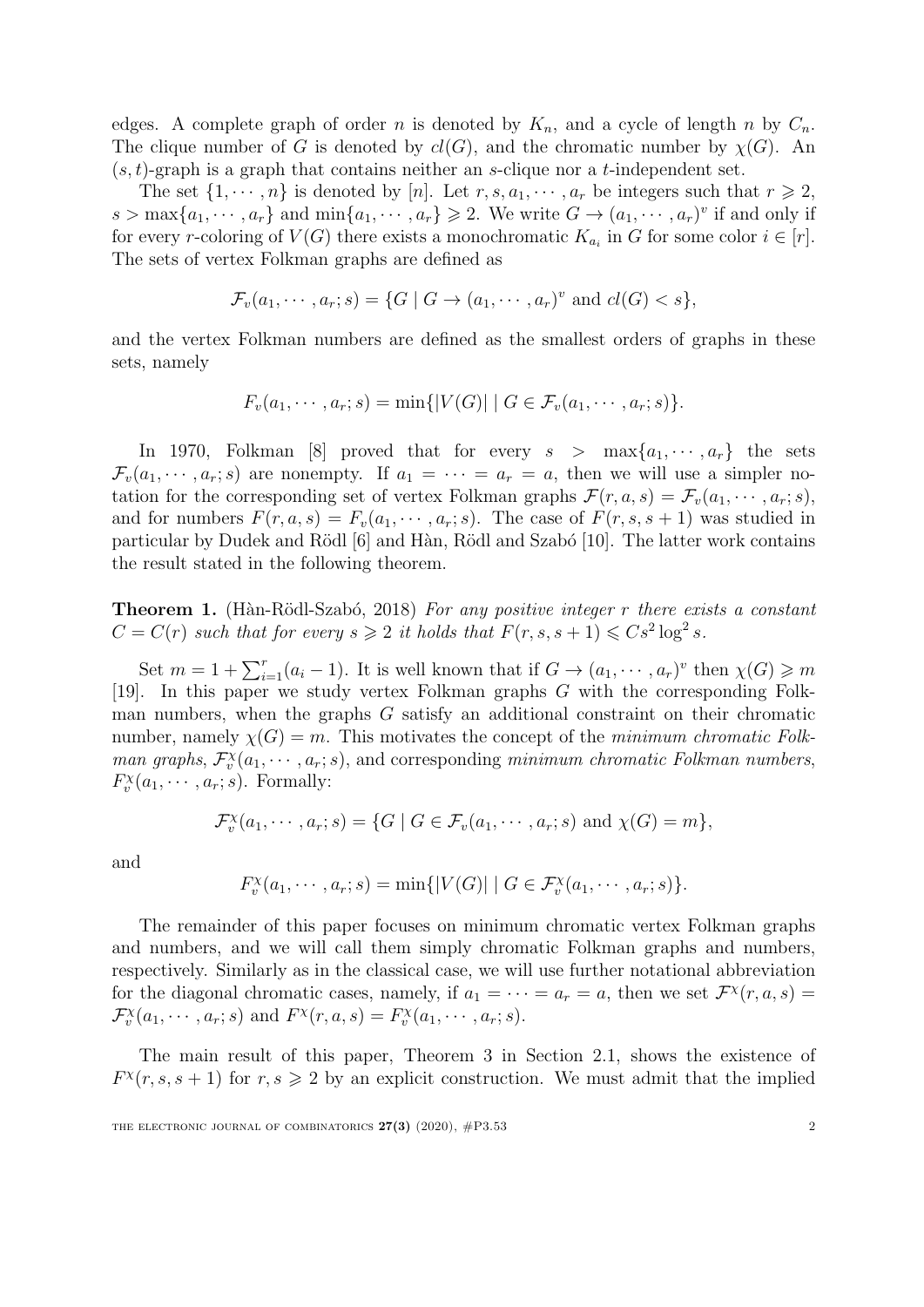upper bound is much larger than the bound in Theorem 1, but our construction gives an additional constraint on the chromatic number. We also conjecture that, in some cases, our construction is the best possible one, in particular that for every  $s \geqslant 2$  there exists a  $K_{s+1}$ -free graph G on  $F_v(s, s; s+1)$  vertices with the chromatic number  $\chi(G)$  equal to  $m = 2s - 1$  such that  $G \to (s, s)^v$ , or equivalently, that  $F_v^{\chi}(s, s; s+1) = F_v(s, s; s+1)$ . We wish to remark that a technique as in this paper should lead to more general existence results for  $F_v^{\chi}(a_1, \dots, a_r; s)$ , and with some further enhancements also for generalized Folkman numbers, where one avoids monochromatic graphs  $G_i$  instead of  $K_{a_i}$ . However, we do not study such extensions in this work.

In another direction, one can consider coloring the edges instead of vertices, which leads to concepts analogous to those above for vertices. Let  $M = R(a_1, \dots, a_r) = \min\{n \mid K_n \to$  $(a_1, \dots, a_r)^e$ , i.e. set M to be the classical multicolor Ramsey number for fixed  $a_1, \dots, a_r$ (In this paragraph the subscript/superscript e means that we color edges instead of vertices). A classical argument easily proves that if  $G \to (a_1, \dots, a_r)^e$  then  $\chi(G) \geq M$  [\[15\]](#page-11-3). Further, we can define  $\mathcal{F}_e^{\chi}(a_1, \dots, a_r; s) = \{G \mid G \in \mathcal{F}_e(a_1, \dots, a_r; s) \text{ and } \chi(G) = M\},\$ and  $F_e^{\chi}(a_1,\dots,a_r;s) = \min\{|V(G)| \mid G \in \mathcal{F}_e^{\chi}(a_1,\dots,a_r;s)\}\.$  From the construction by Nešetřil and Rödl in [\[21\]](#page-12-1) we can see that there exists a  $K_{s+1}$ -free graph G with the chromatic number equal to  $R(s, s)$  such that  $G \to (s, s)^e$ . For  $3 \leq k \leq l$ , essentially the same reasoning as in [\[21\]](#page-12-1) implies the existence of  $K_{s+1}$ -free graphs G with  $\chi(G) = R(k, l)$  and  $G \to (k, l)^e$ . In a similar way, one could also show that  $F_e^{\chi}(a_1, \dots, a_r; s)$  exists.

In the sequel we will be coloring only vertices. The rest of this paper is organized as follows. In Section [2,](#page-3-0) the existence of the chromatic Folkman numbers  $F^{\chi}(r, s, s+1)$ is proved, the corresponding upper bound is discussed, and a conjecture is posed. In Section [3,](#page-9-0) we study some minimal Folkman graphs with the smallest minimum degree. Though not yet directly connected to chromatic Folkman numbers, we point to a possible connection between them.

#### <span id="page-3-0"></span>2 Chromatic Folkman numbers

Our main motivation to study chromatic Folkman graphs and numbers is to understand how they may differ from the regular Folkman cases. If for a special family of cases we find that the chromatic cases yield the same numbers as the regular ones, then we could see it as a stronger version of the Folkman theorem. In any case, we may be able to see better the structure of extremal Folkman graphs.

Before we prove the existence of  $F^{\chi}(r,s,s + 1)$ , we want to observe that  $F_v^{\chi}(a_1,\dots,a_r;s)$  and  $F_v(a_1,\dots,a_r;s)$  can be different. It is known that there exists exactly one K<sub>5</sub>-free graph Q of order 13 such that  $Q \to (3, 4)^{v}$  [\[18\]](#page-12-2). This graph Q is the complement of the unique  $(3, 5)$ -Ramsey critical graph, which is cyclic on the set  $\mathbb{Z}_{13}$ with arcs of length 1 and 5. One can easily check that  $\chi(Q) = 7$ . Thus, since in this case  $m = 6$ , we have  $F_v^{\chi}(3, 4; 5) > 13 = F_v(3, 4; 5)$ . Bikov and Nenov [\[4\]](#page-11-4) provided us with other examples of this type. In particular they observed that  $F_v^{\chi}(4, 4; 6) > F_v(4, 4; 6)$ , since the only extremal graph for  $F_v(4, 4; 6)$  is  $Q + K_1$ . More such examples follow from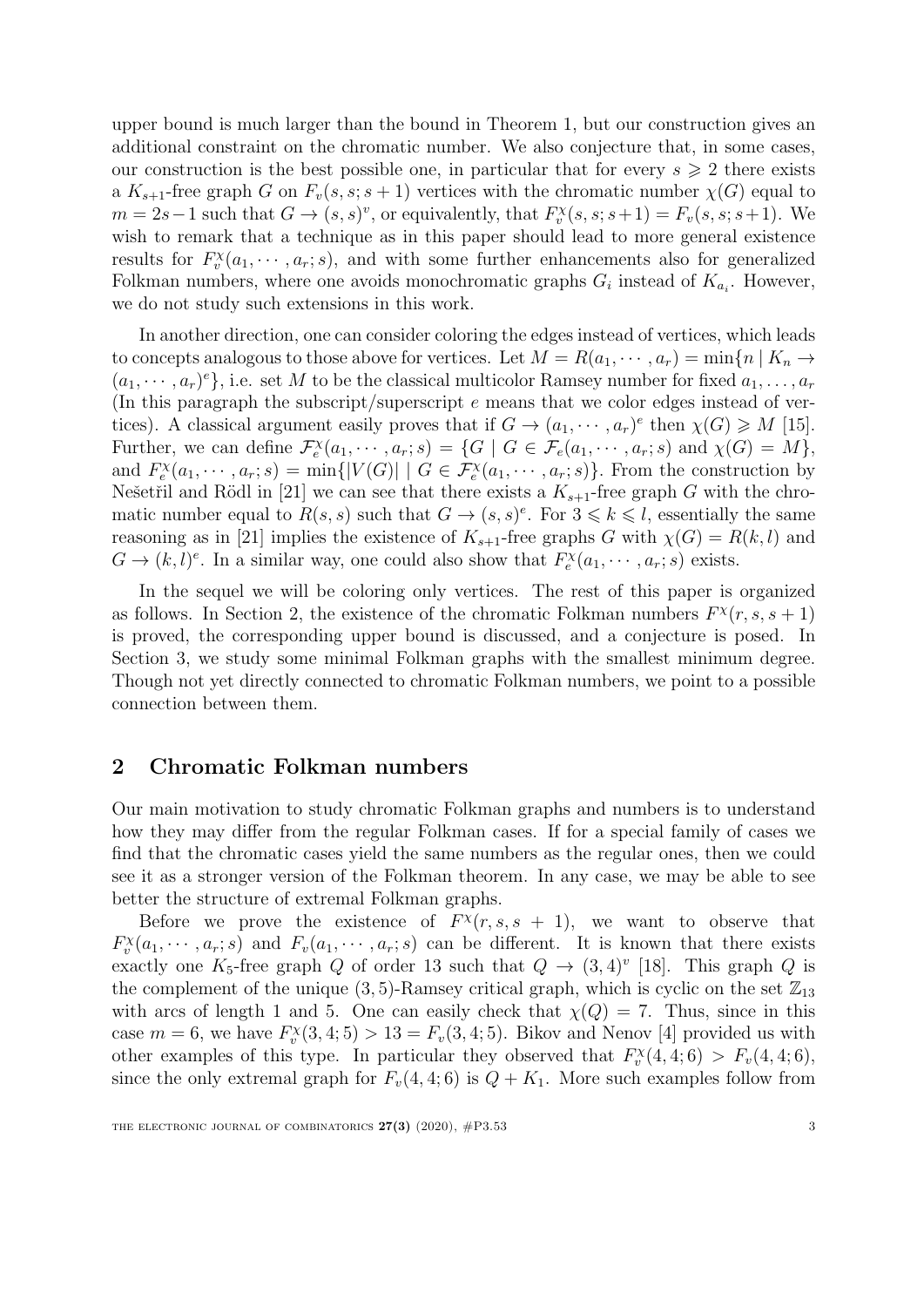their recent work [\[1,](#page-11-5) [2\]](#page-11-6). On the other hand we feel that these examples are special in that they exploit larger difference between arrowed and avoided graphs. This is captured in the following problem for the borderline diagonal cases, for two and more colors.

### **Problem 1.** Is it true that  $F^{\chi}(r, s, s + 1) = F(r, s, s + 1)$  for all  $r, s \ge 2$ ?

Lemma 2 in the next section gives a positive answer to Problem 1 for all  $r \geqslant 2$ with  $s = 2$ . A graph presented in Figure 1 in [\[22\]](#page-12-3) and the computations described therein implicitly give a positive answer in one more special 2-color case. Namely, it holds that  $F_v^{\chi}(3,3;4) = F_v(3,3;4) = 14$ . One can ask similar questions related to minimum chromatic edge Folkman numbers (when coloring edges instead of vertices), but these seem much more difficult to answer.

While several general cases of vertex Folkman numbers have been studied, the problem of finding their exact values for small cases remains elusive. This holds even for just two colors when s is smaller than  $m-1$ . For instance, the case of  $F_v(4, 4; 5)$  seems to be difficult, for which only the bounds  $19 \leq F_v(4, 4; 5) \leq 23$  are known [\[3,](#page-11-7) [23\]](#page-12-4). The computational approach is often too expensive. Just testing a single instance of arrowing for an upper bound witness graph is not easy in most cases, and improving lower bounds is much harder since it may involve a very large number of arrowing instances. Both upper and lower bounds for edge Folkman numbers tend to be still harder computationally.

#### 2.1 Main theorem

The upper bound on  $F^{\chi}(r,s,s+1)$ , which can be obtained by the construction of Theo-rem [3](#page-5-0) below, is rather large. This and other bounds we could derive for  $F^{\chi}(r, a, s)$  also seem less tight than those known for  $F(r, a, s)$ , except the special case for  $a = 2$  and  $s = 3$ captured by Lemma [2.](#page-4-0) We follow this lemma by a theorem describing the quite special but more general and more difficult case of  $F^{\chi}(r, s, s + 1)$ .

<span id="page-4-0"></span>**Lemma 2.** For all  $r \ge 2$ ,  $F^{\chi}(r, 2, 3)$  exists and it is equal to  $F(r, 2, 3)$ .

*Proof.* The sets  $\mathcal{F}^{\chi}(r,2,3)$  consist of triangle-free graphs with chromatic number equal to  $r + 1$ , which in the case of arrowing  $K_2$  clearly coincides with the smallest order graphs in  $\mathcal{F}_v(r, 2, 3)$ . The latter sets are known to be nonempty for all  $r \geq 2$ . Thus we also have  $F^{\chi}(r, 2, 3) = F(r, 2, 3).$  $\Box$ 

In the basic case of two colors, one can easily see that  $F^{\chi}(2,2,3) = 5$ , because  $C_5 \in \mathcal{F}_v(2, 2; 3)$  and  $\chi(C_5) = m = 3$ . Clearly, we also have  $F_v(2, 2; 3) = 5$ . We know that  $F_v(2, 2, 2; 3) = 11$ , or the smallest 4-chromatic triangle-free graph has 11 vertices, witnessed by the Grötzsch graph. Also, it is known that  $F^{\chi}(4, 2, 3) = F_v(2, 2, 2, 2, 3) = 22$ , or the smallest 5-chromatic triangle-free graph has 22 vertices [\[11\]](#page-11-8). The best known bounds in the first open case,  $32 \leq F^{\chi}(5, 2, 3) \leq 40$ , are due to Goedgebeur [\[9\]](#page-11-9).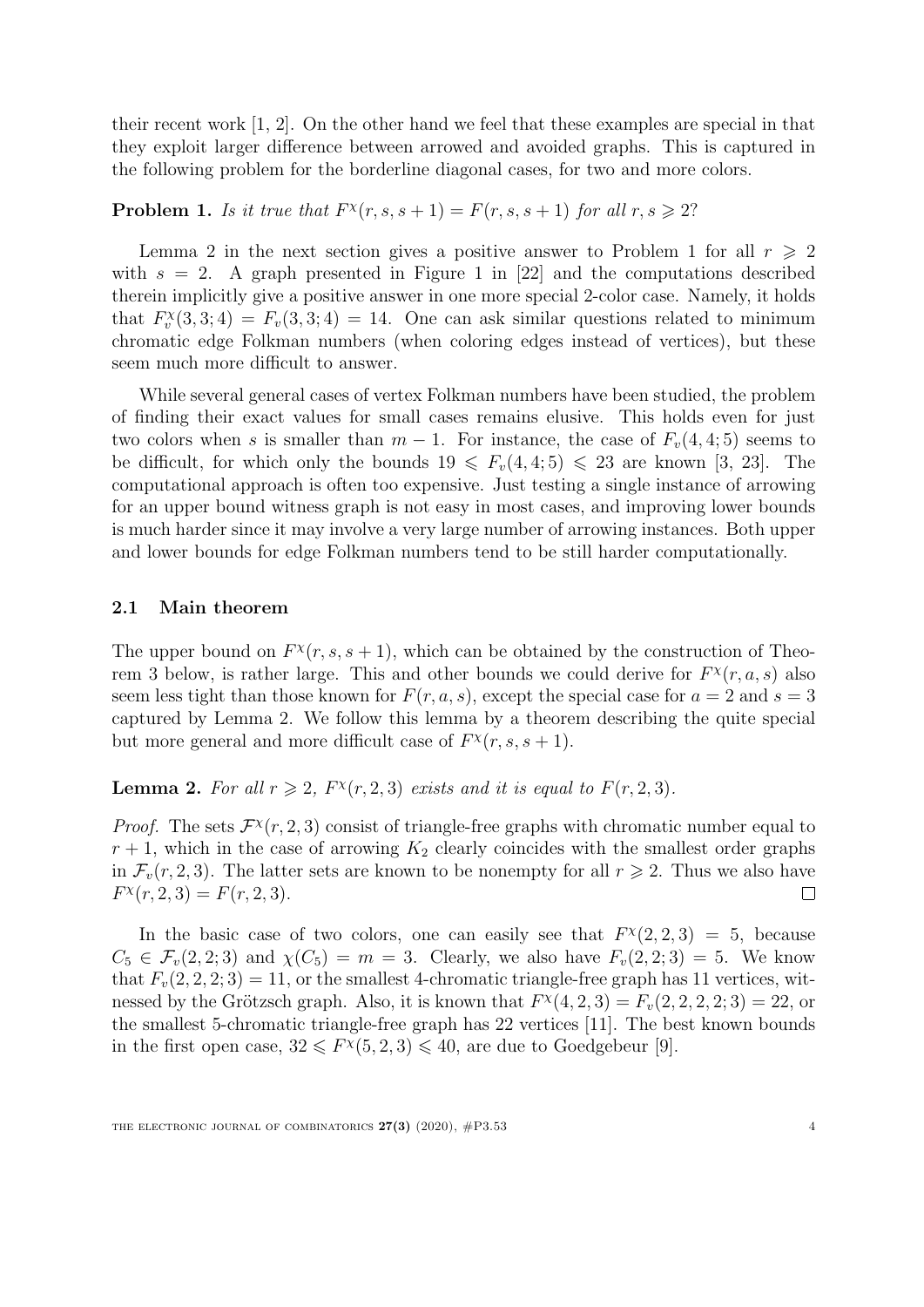<span id="page-5-0"></span>**Theorem 3.** For given integers  $r \geq 2$  and  $s \geq 3$ , let  $b_i = i(s-1) + 1$  for  $i \in [r-1]$ , and  $B = \prod_{i=1}^{r-1} b_i$ . Then  $F^{\chi}(r, s, s+1)$  exists and

$$
F^{\chi}(r,s,s+1) \leq 1+s+\sum_{i=2}^{r-1} F^{\chi}(i,s,s+1)+B\cdot F^{\chi}(r,s-1,s). \tag{1}
$$

In particular, for all  $s \geq 3$ , the chromatic Folkman number  $F^{\chi}(2, s, s + 1)$  exists and we have  $F^{\chi}(2, s, s + 1) \leq 1 + s + sF^{\chi}(2, s - 1, s).$ 

*Proof.* For  $r \geq 3$ , we will construct a graph  $G(r, s) \in \mathcal{F}^{\chi}(r, s, s + 1)$  given any graphs in each of  $\mathcal{F}^{\chi}(i,s,s+1)$  for  $2 \leqslant i \leqslant r-1$  and any graph in  $\mathcal{F}^{\chi}(r,s-1,s)$ . The vertices of the graph  $G(r, s)$  will be formed by vertices of given graphs corresponding to the terms of the right-hand-side of  $(1)$ . The proof is using simultaneous induction on r and s, and it has two main parts: construction of  $G(r, s)$ , and the proof that  $G(r, s)$  has required properties.

Note that the second part of the theorem is just an instantiation of the first part for two colors,  $r = 2$ , in which case the main summation of (1) is empty. Thus, the basis of our induction is formed by the sets  $\mathcal{F}^{\chi}(i,2,3)$  $\mathcal{F}^{\chi}(i,2,3)$  $\mathcal{F}^{\chi}(i,2,3)$ , which are nonempty by Lemma 2, and where the corresponding Folkman numbers satisfy  $F^{\chi}(i, 2, 3) = F(i, 2, 3)$  for all  $i \geq 2$ .

#### Construction of the graph  $G(r, s)$  by induction for  $r, s \geq 3$ .

Let  $G_0$  be the graph of order 1,  $G_1 = K_s$ , and set  $V_0 = V(G_0)$ ,  $V_1 = V(G_1)$ . We may assume that the graphs  $G_i = (V_i, E_i)$  such that  $|V_i| = F^{\chi}(i, s, s+1)$  and  $G_i \in \mathcal{F}^{\chi}(i, s, s+1)$ have been already constructed, for  $2 \leq i \leq r$ . Therefore, we know that  $\chi(G_i) = b_i =$  $i(s-1)+1$  for  $i \in \{0, \dots, r-1\}$ , and hence we can partition each of the sets of vertices  $V_i$  into  $\chi(G_i)$  nonempty independent sets  $V_i(j)$  in  $G_i$ , so that

$$
V_i = \bigcup_{j=1}^{\chi(G_i)} V_i(j).
$$

Let H be any graph in the set  $\mathcal{F}^{\chi}(r,s-1,s)$  with  $|V(H)| = F^{\chi}(r,s-1,s)$  vertices. For the part of  $G(r, s)$  corresponding to the last term of (1), we take  $B = \prod_{i=1}^{r-1} b_i$  isomorphic copies  $H(j_0, \dots, j_{r-1})$  of H indexed by r-tuples  $(j_0, \dots, j_{r-1})$ , where  $1 \leq j_k \leq \chi(G_k)$  for  $k \in \{0, \dots, r-1\}$ . Note that the order of  $G(r, s)$  is equal to the right-hand-side of (1) because the sizes of parts described above match exactly its terms,

$$
V = V(G(r, s)) = V_0 \cup V_1 \cup \bigcup_{i=2}^{r-1} V_i \cup \bigcup_{(j_0, \cdots, j_{r-1})} V(H(j_0, \cdots, j_{r-1})).
$$

Finally, we complete the construction of  $G(r, s)$  by adding the edges with one end in any of the sets of vertices  $V(H(j_0, \dots, j_{r-1}))$  and the other end in the sets  $V_i(j)$ , as follows: For each fixed r-tuple  $(j_0, \dots, j_{r-1})$ , where  $1 \leq j_i \leq b_i$  for  $i \in \{0, \dots, r-1\}$ , we add all possible edges with one end in  $V(H(j_0, \dots, j_{r-1}))$  and the other end in  $V_i(j_i)$ .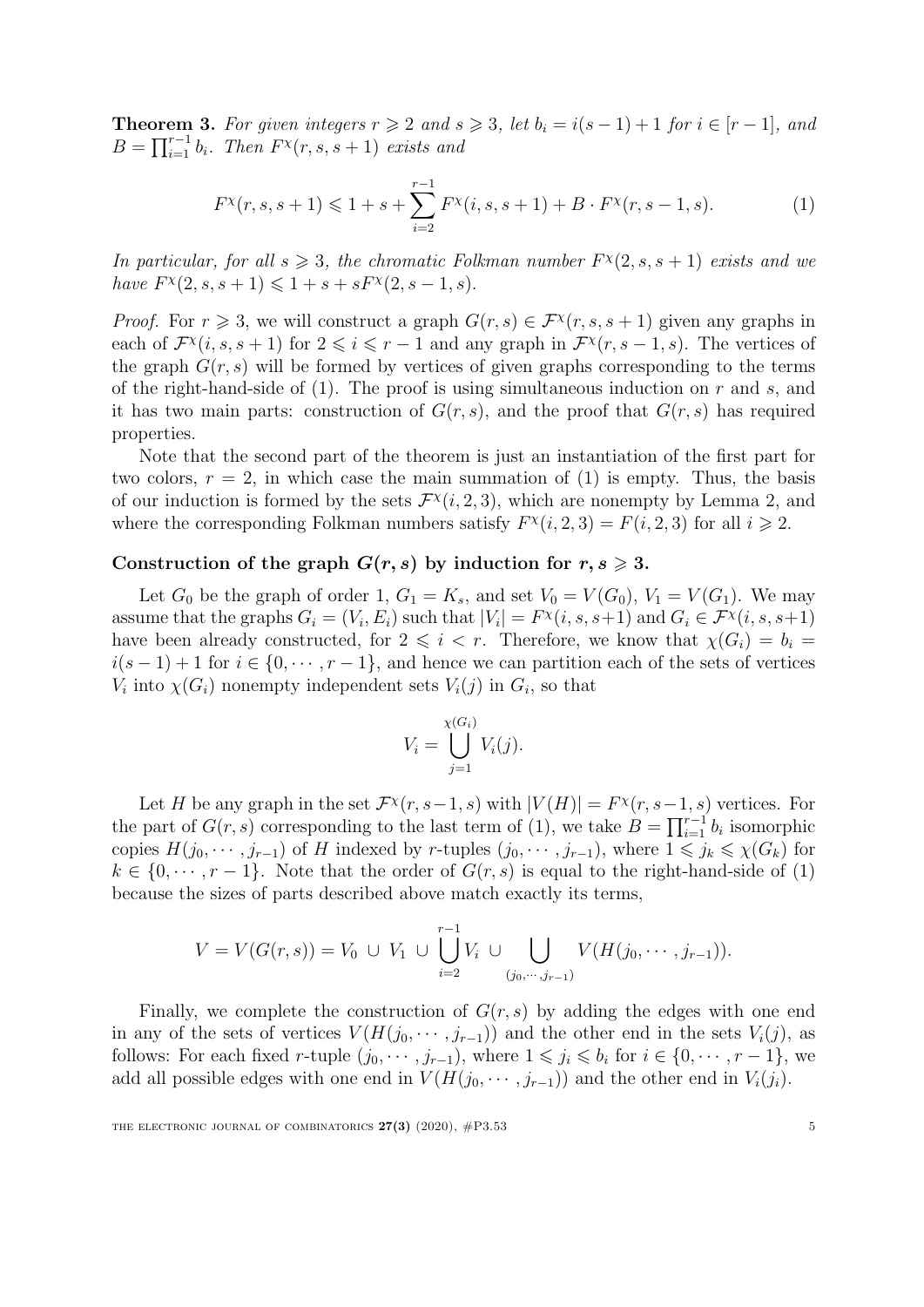#### Proof that  $G(r, s) \in \mathcal{F}^{\chi}(r, s, s+1)$ .

We need to show that for all  $r, s \geq 3$  we have: (i)  $cl(G(r, s)) < s + 1$ , (ii) in every r-coloring of the vertices V we have a monochromatic  $K_s$ , and (iii)  $\chi(G(r, s)) = m$  $r(s-1) + 1.$ 

(i) Assume the contrary, and suppose that some set  $S \subset V$  of order  $s + 1$  induces  $K_{s+1}$ . Let  $k_i = |S \cap V_i|$  for  $0 \leq i < r$ . From the construction we see that  $k_i \leq s$  and there exists exactly one t for which  $k_t > 0$ . Similarly, there exists exactly one r-tuple  $(j_0, \dots, j_{r-1})$ such that  $h = |S \cap V(H(j_0, \dots, j_{r-1}))| > 0$ . Note that since  $h \leq s-1$  and  $k_t + h = s+1$ , then  $k_t \geq 2$ . However, each vertex of  $H(j_0, \dots, j_{r-1})$  can be adjacent only to independent sets  $V_i(j) \subset V_i$ , hence we have a contradiction for  $i = t$ , and thus  $cl(G(r, s)) \leq s$ . We actually observe that  $cl(G(r, s)) = s$  since the graph  $G(r, s)$  contains  $G_1 = K_s$ .

(ii) Assume the contrary, and suppose that some r-coloring  $C$  of  $V$  does not contain any monochromatic  $K_s$ . Let  $c_0$  be the color of  $V_0$ , and  $c_1$  be a different color of one of the vertices in  $V_1$ . Using the assumptions that  $G_i \in \mathcal{F}^{\chi}(i, s, s + 1)$  and that there is no monochromatic  $K_s$  in C restricted to  $V_i$ , we can see that the  $(i + 1)$ -st color  $c_i$  must be used for some vertex in  $V_i$ . Thus, we can find a vertex  $v_i \in V_i$  in a new color  $c_i = C(v_i)$ , for each  $2 \leq i < r$ . Let  $j'_i$  be such that  $v_i \in V_i(j'_i)$ . The graph  $H(j'_0, \dots, j'_{r-1})$  is isomorphic to  $H \in \mathcal{F}^{\chi}(r, s-1, s)$ , and therefore it contains a monochromatic  $(s-1)$ -clique S in color  $c_i$  for some  $0 \leq i < r$ . Now in  $G(r, s)$ , this S can be extended to a monochromatic  $K_s$  in color  $c_i$  by adding vertex  $v_i$ , which is a contradiction.

(iii) Part (ii) implies that  $\chi(G(r, s)) \geq r(s - 1) + 1$ , hence we only need to prove that  $\chi(G(r, s)) \leq r(s - 1) + 1$ . We will show how to appropriately color V with  $r(s - 1) + 1$ colors. First, for each  $i \in \{0, \dots, r-1\}$ , we color the vertices in independent sets  $V_i(j)$ with color j, for  $j \in [\chi(G_i)]$ . This step, by the inductive assumption, can use exactly  $(r-1)(s-1) + 1$  colors. Next, also by the inductive assumption, we color properly the graphs  $H(j_0, \dots, j_{r-1})$  just themselves using  $r(s-2)+1$  colors. Note that this is r less than the total number of allowed colors. Let  $k_i$ , for  $0 \leq i \leq r$ , denote these extra colors. We use colors  $k_i$  to recolor some vertices of the H-graphs, and thus obtain a proper coloring of the entire  $G(r, s)$  with  $r(s - 1) + 1$  colors, as follows: For each r-tuple  $(j_0, \dots, j_{r-1})$ , for every vertex  $v \in V(H(j_0, \dots, j_{r-1}))$  which has color  $j_i$ , recolor v with a new color  $k_i$ , for each  $i \in \{0, \dots, r-1\}.$  $\Box$ 

It is interesting to see that if the vertex of  $V_0$  is removed from  $G(r, s)$ , then in the part (iii) of the proof of Theorem 3 the chromatic number  $\chi(G(r, s))$  drops to  $m - 1$ , and thus the arrowing of part (ii) would not hold.

We could improve a little the upper bound in Theorem 3 using an approach as in [\[24\]](#page-12-5), but at the cost of a significantly more complex construction, and hence we decided to not include it.

Recall that the chromatic Folkman graphs and numbers we study here have just one additional constraint on top of regular Folkman graphs and numbers, namely the minimal possible chromatic number. In general, in Theorem 3 and other places of this paper, if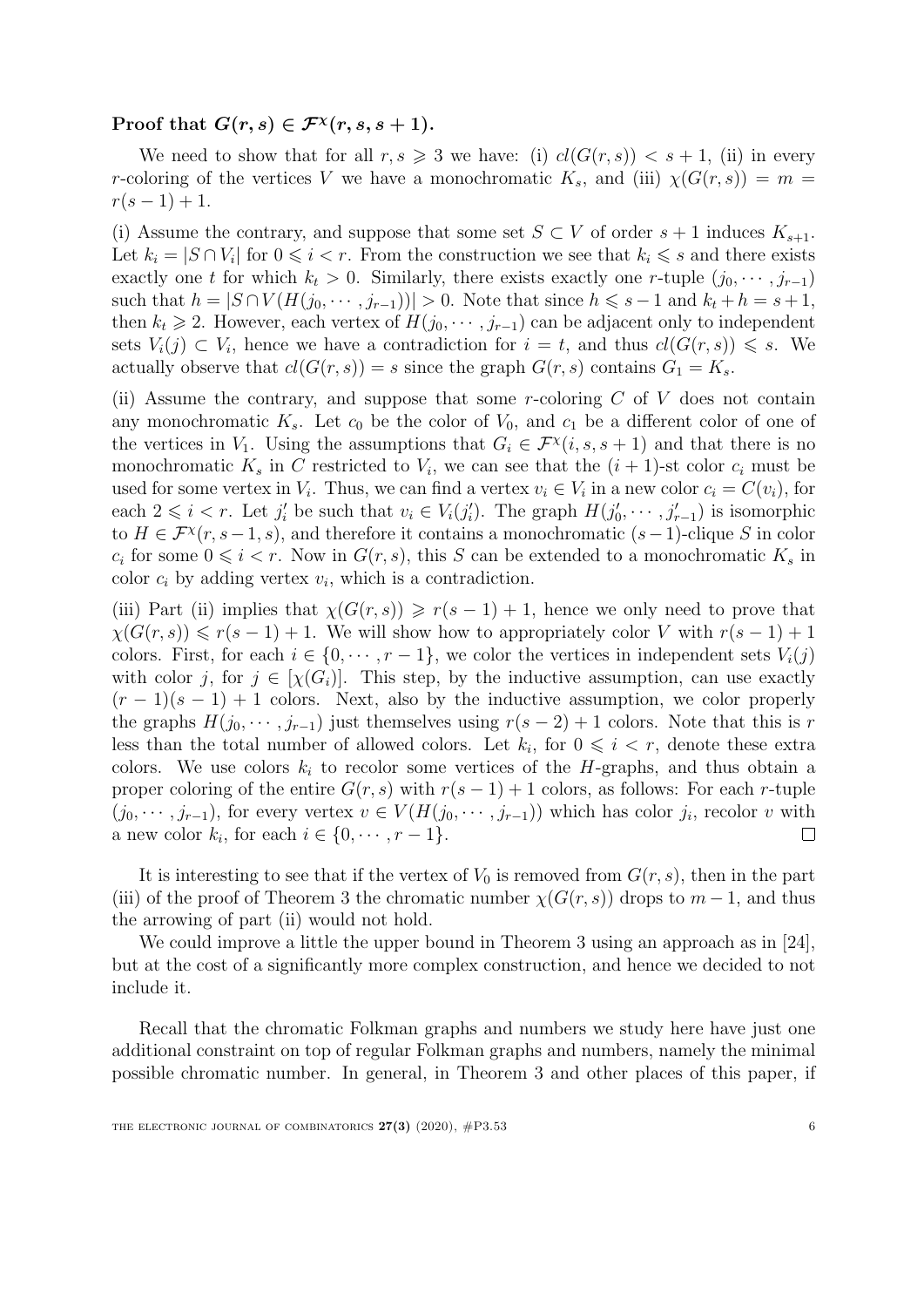$\chi$  is removed from an upper bound, then it also holds for regular Folkman numbers. In particular, the special case of our Theorem 3 for two colors but without considering chromatic numbers gives the bound  $F(2, s, s+1) \leq 1+s+sF(2, s-1, s)$ . The same follows from a construction by Nenov [\[17\]](#page-11-10) using the corona product of graphs. Bikov and Nenov [\[4\]](#page-11-4) pointed out that the constructions of [\[17,](#page-11-10) [14\]](#page-11-11) could be used as building blocks in our proofs. Unfortunately, at the time of writing the first version of this paper we were not aware of them. Another upper bound construction of a similar type for vertex Folkman graphs was presented by Xu et al. in [\[24\]](#page-12-5). Some special multicolor cases of Theorem 3 for regular Folkman numbers (without considering chromatic numbers), appear in Theorem 6 in [\[16\]](#page-11-12) by Luczak, Ruciński and Urbański (2001).

#### 2.2 Bounds on  $F_x^{\chi}$ <sup>'</sup>x' for 2 colors

A simple upper bound on  $F^{\chi}(r, s, s + 1)$  for  $r = 2$  based on Theorem 3 is cs!, for some positive constant c, which is much larger than the upper bound on  $F(2, s, s + 1)$  in Theorem 1. In this section we look at some other 2-color cases: off-diagonal  $F_v^{\chi}(a, b; s+1)$ in Theorem 4 and some special subcases of  $F^{\chi}(s, s; s+1)$  in the sequel.

**Theorem 4.** For any integers a, b and s such that  $2 \le a, b \le s$ ,  $F_v^{\chi}(a, b; s + 1)$  exists and we have

$$
F_v^{\chi}(a, b; s+1) \leqslant \frac{a+b-1}{2s-1} F_v^{\chi}(s, s; s+1). \tag{2}
$$

*Proof.* Suppose that  $G \in \mathcal{F}_v^{\chi}(s, s; s+1)$ , and the order of G is  $F_v^{\chi}(s, s; s+1)$ . We clearly have  $\chi(G) = 2s - 1$ . Write the set of vertices of G as a partition

$$
V(G) = \bigcup_{j=1}^{2s-1} I_j,
$$

where  $I_j$ 's are independent sets for  $j \in [2s-1]$ , and  $|I_{j_1}| \leq |I_{j_2}|$  for  $j_1 < j_2$  and  $j_1, j_2 \in$ [2s-1]. Let  $G_i$  be the subgraph of G induced by  $\bigcup_{j=1}^i I_j$ . Note that this implies  $\chi(G_i) = i$ for each i, since otherwise  $\chi(G) < 2s - 1$ .

We claim that  $G_{a+b-1} \in \mathcal{F}_v^{\chi}(a,b;s+1)$ . By the comments above we see that  $\chi(G_{a+b-1}) = a + b - 1 = m$  as required, and  $cl(G_i) \leq s$  holds by construction. It remains to be shown that  $G_{a+b-1} \to (a, b)^v$ . For a contradiction suppose that we have a red-blue coloring of  $V(G_{a+b-1})$  without any red  $K_a$  and without any blue  $K_b$ . We can extend this coloring to a full red-blue coloring of  $V(G)$  by coloring red all the vertices in  $I_j$ 's for  $a+b \leq j \leq s+b-1$ , and coloring blue all the vertices in  $I_j$ 's for  $s+b \leq j \leq 2s-1$ . This coloring does not contain any monochromatic  $K_s$ , which contradicts the assumption that  $G \in \mathcal{F}_v^{\chi}(s, s; s+1)$ . Considering the non-decreasing orders of the sets  $I_j$ , we have that

$$
|V(G_i)| \leq \frac{a+b-1}{2s-1} F_v^{\chi}(s, s; s+1),
$$

and thus the bound (2) and the theorem follow.

THE ELECTRONIC JOURNAL OF COMBINATORICS  $27(3)$  (2020),  $\#P3.53$  7

 $\Box$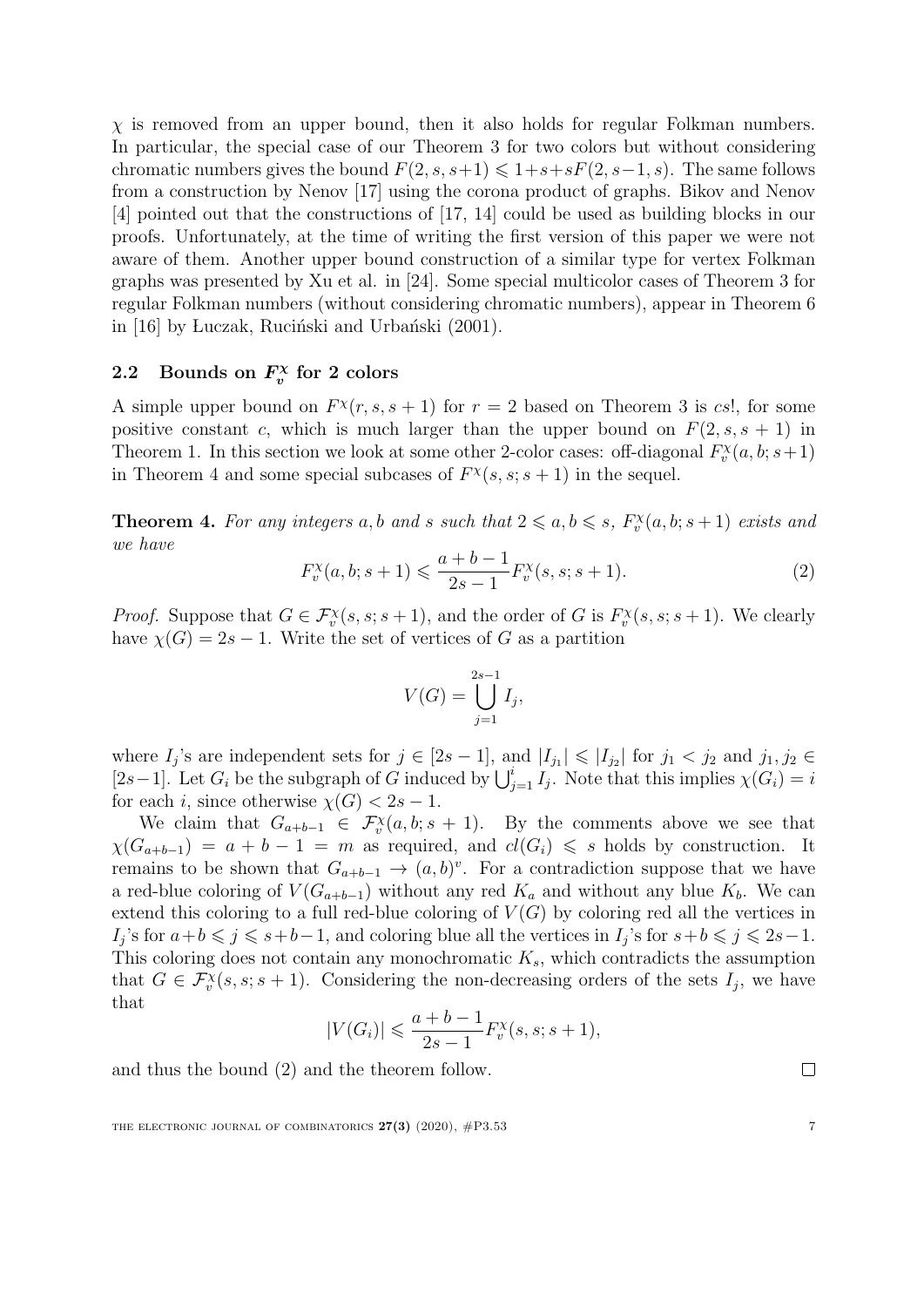Bollobás and Thomason [\[5\]](#page-11-13) studied the set-coloring of graphs, where an  $r$ -set-coloring of a graph  $G$  is defined as an assignment of  $r$  distinct colors to each vertex of  $G$  so that the sets of colors assigned to adjacent vertices are disjoint. The set-coloring variants of the vertex- and edge Folkman numbers were previously introduced and studied by the first two authors of this paper jointly with Wenfei Zhao and Zehui Shao [\[25\]](#page-12-6).

Let us denote the minimum number of colors required to r-set-color any given graph G by  $\chi^{(r)}(G)$ . In 1979, Bollobás and Thomason proved that  $\min{\chi^{(r)}(G) \mid \chi(G) = t}$  $t + 2r - 2$  [\[5\]](#page-11-13). We need a simple lemma using this result as follows.

**Lemma 5.**  $\chi^{(2s-1)}(C_{4s-1}) = 4s - 1$ .

*Proof.* Using the above result by Bollobás and Thomason on  $\chi^{(r)}(G)$ , since  $\chi(C_{4s-1}) = 3$ , we clearly have  $\chi^{(2s-1)}(C_{4s-1}) \geq 4s - 1$ . On the other hand, it is easy to give a proper  $(2s-1)$ -set-coloring witnessing  $\chi^{(2s-1)}(C_{4s-1}) \leq 4s-1$ . We take both the vertices of the cycle and colors to be in the set  $\mathbb{Z}_{4s-1}$ , and assume that the edges of the cycle are  $\{i, i+1\}$ for  $i \in \mathbb{Z}_{4s-1}$ , all modulo  $4s-1$ . We assign the colors  $\{i(2s-1)+j \mid 0 \leq j \leq 2s-2\}$ to the vertex i of  $C_{4s-1}$ , for each  $i \in \mathbb{Z}_{4s-1}$ . One can easily see that the sets of colors assigned to adjacent vertices are disjoint.  $\Box$ 

The composition of simple graphs G and H is denoted by  $G[H]$ , and it is defined as the graph with vertex set  $V(G) \times V(H)$ , in which vertex  $(u, v)$  is adjacent to  $(u', v')$  if and only if either  $uu' \in E(G)$  or  $u = u'$  and  $vv' \in E(H)$ . We will need another simple lemma involving  $G[H]$  and  $\chi^{(r)}(G)$ , namely:

**Lemma 6.** If G and H are graphs and  $\chi(H) = r$ , then  $\chi^{(r)}(G) = \chi(G[H])$ .

*Proof.* Klavžar proved that if  $\chi(H) = r$ , then  $\chi(G[H]) = \chi(G[K_r])$  [\[12\]](#page-11-14). We can also easily see that  $\chi^{(r)}(G) = \chi(G[K_r])$ . The lemma follows.  $\Box$ 

The bound  $F_v(2s, 2s; 2s + 1) \leq 5F_v(s, s; s + 1)$  was obtained constructively by Kolev who used the composition of graphs  $G[H]$  [\[13\]](#page-11-15). We will use a similar approach to obtain an upper bound on the chromatic Folkman numbers of the form  $F_v^{\chi}(2s, 2s; 2s + 1)$ .

**Theorem 7.** For any integer  $s \geq 2$ , we have

$$
F_v^{\chi}(2s, 2s; 2s+1) \leqslant (4s-1)F_v^{\chi}(s, s; s+1).
$$

*Proof.* Let H be any graph in  $\mathcal{F}_v^{\chi}(s, s; s + 1)$  of order  $F_v^{\chi}(s, s; s + 1)$ , and thus  $\chi(H)$  = 2s – 1. Observe that  $C_{4s-1}[H] \rightarrow (2s, 2s)^{v}$ . By Lemmas 5 and 6, we have  $\chi(C_{4s-1}[H])$  =  $\chi^{(2s-1)}(C_{4s-1}) = 4s - 1$ . This in turn implies that  $C_{4s-1}[H] \in \mathcal{F}_{v}^{\chi}(2s, 2s; 2s+1)$ . Finally, since the order of  $C_{4s-1}[H]$  is equal to  $(4s-1)F_v^{\chi}(s,s;s+1)$  and clearly  $F_v^{\chi}(2s,2s;2s+1) \le$  $|V(C_{4s-1}[H])|$ , this completes the proof.  $\Box$ 

#### 2.3 A conjecture

The classical Turán graph  $T_{n,r}$  is a complete multipartite graph on n vertices whose r partite sets have sizes as equal as possible. We say that a graph  $G$  is *equitably r-colorable*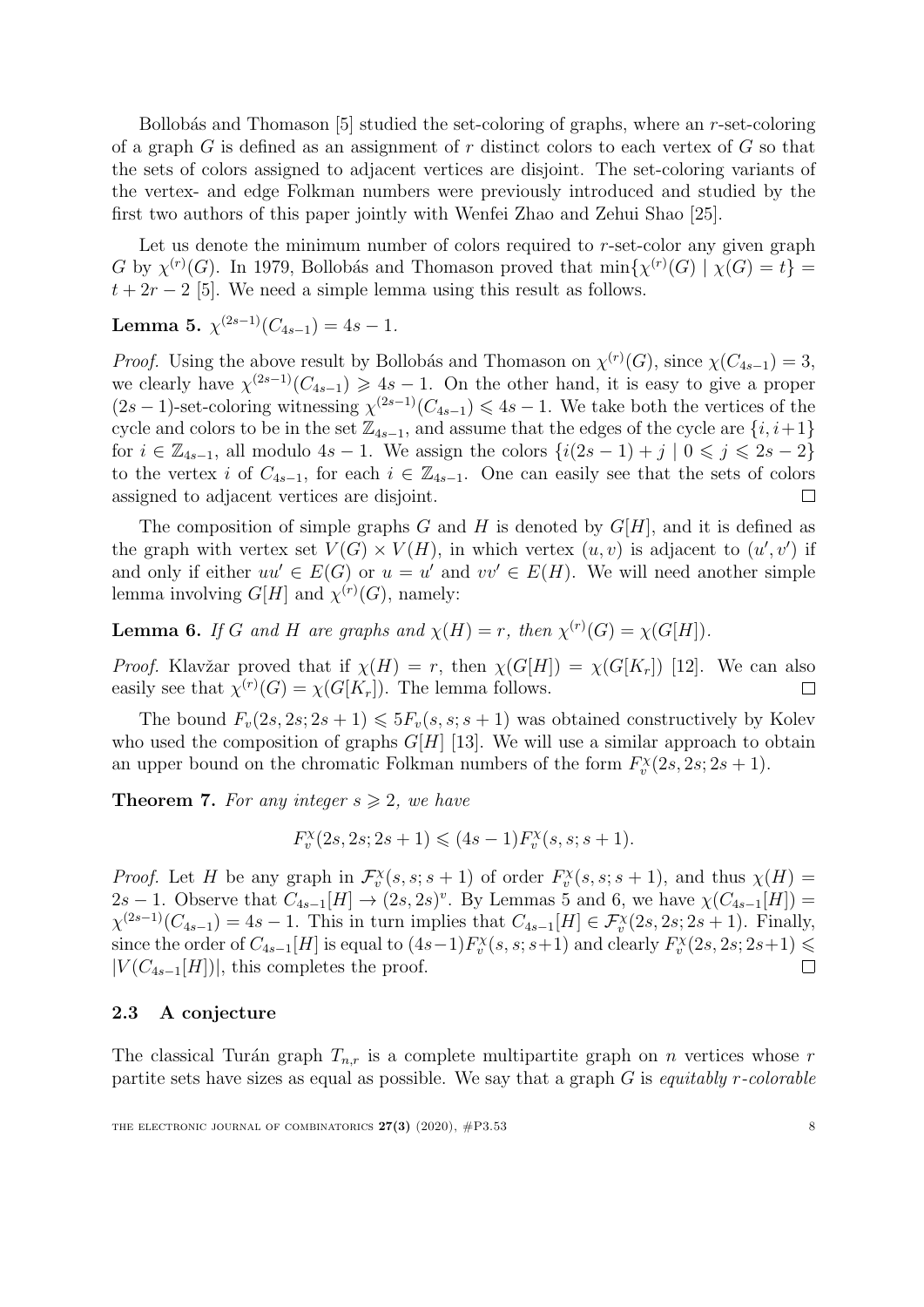if its vertices can be properly colored with r-colors so that the sizes of any two color classes differ by at most 1. Clearly, any *n*-vertex graph  $G$  is equitably *r*-colorable if and only if G is a subgraph of  $T_{n,r}$ . This motivates the formulation of the following conjecture.

**Conjecture.** For any integer  $s \geq 2$ , let  $n = F_v(s, s; s + 1)$ . Then there exists an n-vertex  $K_{s+1}$ -free subgraph G of the Turán graph  $T_{n,2s-1}$ , such that  $G \to (s,s)^v$ .

Any subgraph of  $T_{n,2s-1}$  has the chromatic number upper bounded by 2s−1. Therefore, we can easily see that the Conjecture implies the equality  $F_v^{\chi}(s, s; s+1) = F_v(s, s; s+1),$ in particular it would give a positive answer to Problem 1 for two colors  $(r = 2)$ . The Conjecture holds easily for  $s = 2$  and  $n = 5$  by considering  $C_5$ . For  $s = 3$ , we note that the graph in Figure 1 of [\[22\]](#page-12-3) witnessing  $F_v^{\chi}(3,3;4) = F_v(3,3;4) = 14$  is equitably 5-colorable, and so it gives the second positive case. The Conjecture, if proven true, would make the search for the upper bound witnesses for  $F_v(s, s; s+1)$  much easier, including an approach using computer constructions.

Nenov studied several problems related to  $F_v(r, 2, s+1)$ , for instance in [\[20\]](#page-12-7). Observe that using essentially only the definitions, we can easily see that  $F_v(2s - 2, 2, s + 1) \le$  $F_v^{\chi}(s, s; s+1)$ , though we suspect that a much better upper bound on  $F_v(2s-2, 2, s+1)$ is true. Independently,  $F_v(2s-2, 2, s+1)$  may be much smaller than  $F_v(s, s; s+1)$ . In another direction, one could use  $C_5$ , similarly as we used  $C_{4k-1}$  in Theorem 7, to study the cases of  $F_v^{\chi}(2s, 2s, 2s; 2s + 1)$  and more general diagonal and non-diagonal cases. All of these problems seem interesting but difficult.

### <span id="page-9-0"></span>3 Minimum degree of graphs in  $\mathcal{F}_v(s,s;s+1)$

In this section we prove a theorem and then pose a problem concerning lower bound on the minimum degree in some minimal Folkman graphs. We consider only the case of  $F_v(s, s; s + 1).$ 

#### **Theorem 8.** For all integers  $s \geq 3$ , we have:

(a) For every graph G, if  $G \to (s, s)^v$  and  $G - u \nrightarrow (s, s)^v$  for every vertex  $u \in V(G)$ , then the minimum degree  $\delta(G)$  satisfies  $\delta(G) \geq 2s - 2$ , and

(b) There exists a  $K_{s+1}$ -free graph G with minimum degree  $\delta(G) = 2s - 2$ , such that  $G \to (s, s)^v$  and  $G - u \nrightarrow (s, s)^v$  for every vertex  $u \in V(G)$ .

*Proof.* (a) For a contradiction, let  $u \in V(G)$  be any vertex of degree at most  $2s - 3$ . Assuming that  $G - u \nightharpoonup (s, s)^v$ , consider any  $K_s$ -free bipartition  $V_1 \cup V_2$  of the remaining vertices, so that  $V(G) = V_1 \cup V_2 \cup \{u\}$ . Without loss of generality we can also assume that  $|V_1 \cap N_G(u)| \leq s - 2$ . Color the vertices in  $V_1 \cup \{u\}$  red and those in  $V_2$  blue, and note that this coloring has no monochromatic  $K_s$ . This contradicts  $G \to (s, s)^v$ , and thus the part (a) follows.

(b) Let H be any  $K_{s+1}$ -free graph such that  $H \to (s,s)^v$ . Assume furthermore that H is both vertex- and edge-minimal with respect to arrowing, that is to say,  $H - u \nrightarrow (s, s)^{v}$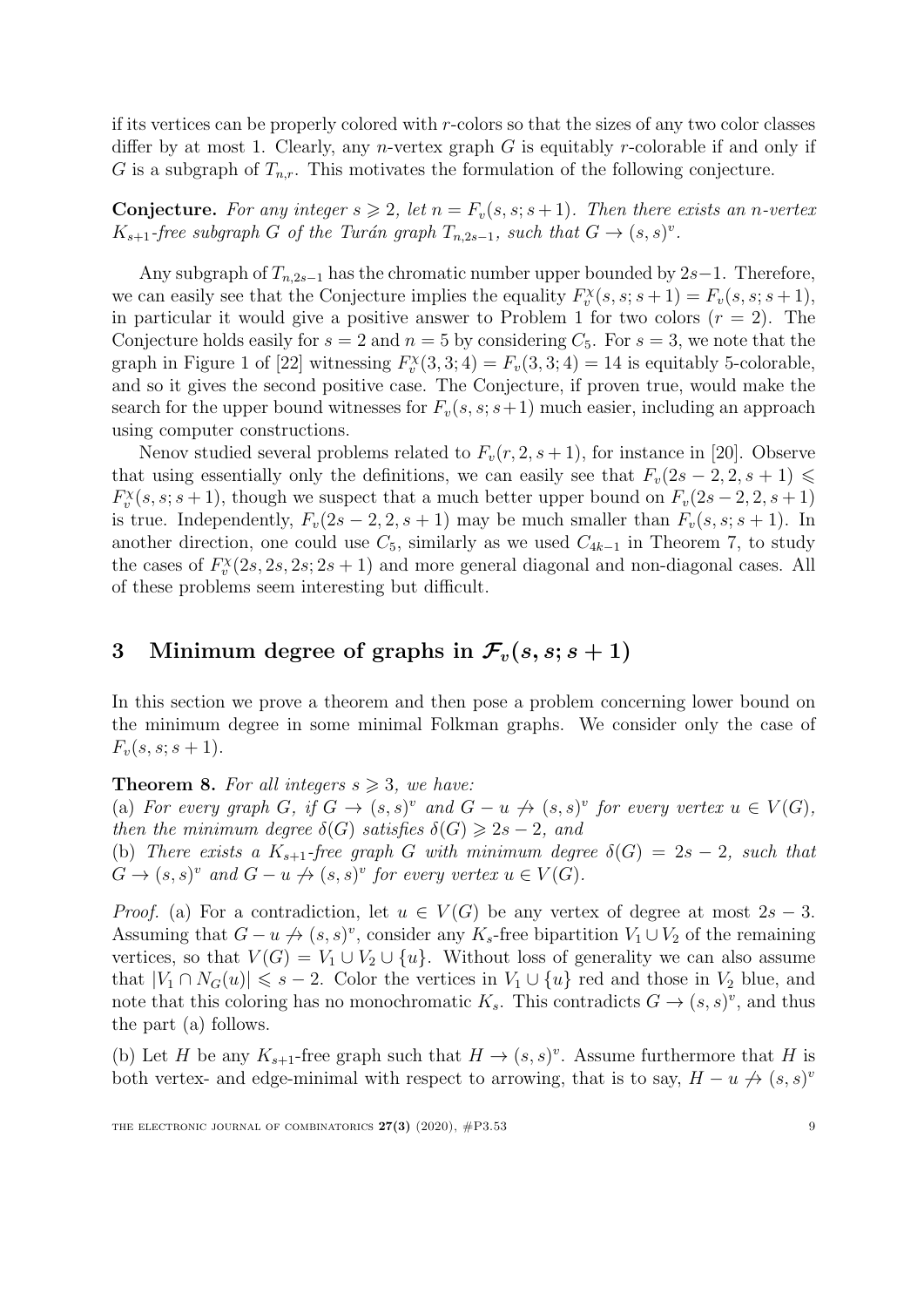for all vertices  $u \in V(H)$  and  $H - e \nightharpoonup (s, s)^v$  for all edges  $e \in E(H)$ . Fix some vertex  $u_0 \in V(H)$ , and let A be the set of all  $(2s-2)$ -element subsets of  $N_H(u_0)$  that contain two vertex-disjoint  $K_{s-1}$ 's. Suppose that A consists of m sets, i.e.  $A = \{V_i \mid 1 \leq i \leq m\}.$ Note that vertex-minimality of H implies that A is nonempty, so  $m \geq 1$ . First, we extend graph H to H' by adding new vertices  $\{u_i \mid 1 \leq i \leq m\}$  and edges  $\{u_i v \mid v \in V_i\}$  for all  $i \in [m]$ . Next, we delete vertex  $u_0$  from H'. Observe that for all  $i \in [m]$  the degree of vertex  $u_i$  in  $H'$  is equal to  $2s - 2$ .

We claim that  $H' \to (s, s)^v$ . Suppose the contrary, namely that there exists a redblue coloring  $C'$  of  $V(H')$  without any monochromatic  $K_s$ . Thus, the restriction of  $C'$ to a coloring of the vertices of  $H - u_0$ , say C, is a witness of  $H - u_0 \nightharpoonup (s, s)^v$ . Since  $H \to (s, s)^v$ , C must contain two vertex-disjoint monochromatic  $K_{s-1}$ 's, furthermore they must be in different colors, and both are contained in  $N_H(u_0)$ . This however contradicts the properties of C' following from the construction of H'. Hence  $H' \to (s, s)^v$ .

We will define the final graph G satisfying (b) to be an induced subgraph of  $H'$  on the vertex set of the form  $V(H') \setminus B$ , where  $B \subset \{u_i \mid 1 \leq i \leq m\}$ . We choose B so that its vertex indices form a maximal subset of [m] still giving  $G \to (s, s)^v$ . The properties of  $H'$  stated above guarantee that such B must be a proper subset of  $[m]$ . This can be seen, since if we delete  $\{u_i \mid 1 \leq i \leq m\}$ , we obtain a graph isomorphic to  $H - u_0$ , which does not arrow  $(s, s)^v$ . This way, we can obtain a minimal graph G which arrows  $(s, s)^v$ with at least one vertex  $u_i$  of degree  $2s - 2$ . Together with part (a), this completes the proof of (b).  $\Box$ 

Bikov and Nenov suggested [\[4\]](#page-11-4) that in our proof of Theorem 8(b) we could use graphs  $M_k$ , for odd k, defined and studied by Nenov ([\[17\]](#page-11-10), page 351).

Finally, we pose the following question.

**Problem 2.** For which integers  $n, s \geq 3$  does there exist a  $(2s - 2)$ -regular  $K_{s+1}$ -free graph G on n vertices such that  $G \to (s, s)^v$ ?

It seems that even the case of  $s = 3$  is not obvious. If the answer to this problem for each s is YES for at least some  $n$ , then the chromatic number of such a graph must be equal to 2s – 1. Thus, it could give another proof of the existence of  $F_v^{\chi}(s, s; s+1)$ . Of course, the order *n* of such a graph G may be much larger than  $F_v^{\chi}(s, s; s + 1)$ .

#### Acknowledgements

We are grateful to Nedyalko Nenov and Aleksandar Bikov for their discussions and comments on an earlier version of this paper. We also would like to thank the anonymous reviewers for detailed suggestions of how to revise the paper, which led to a very significant improvement of the presentation.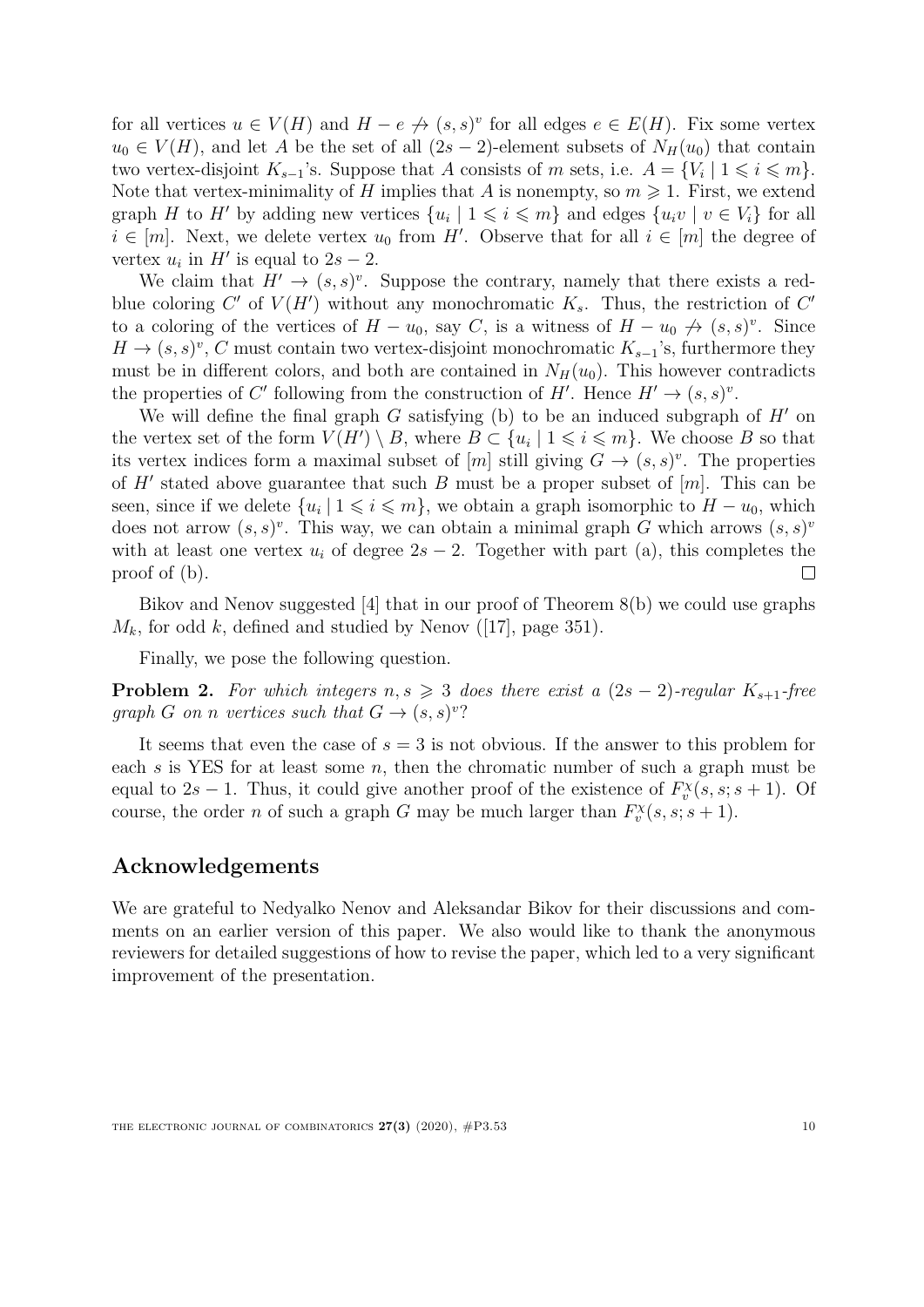#### References

- <span id="page-11-5"></span>[1] A. Bikov, N. Nenov. The vertex Folkman numbers  $F_v(a_1, \ldots, a_s; m-1) = m+9$ , if  $\max\{a_1, \ldots, a_s\} = 5$ , Journal of Combinatorial Mathematics and Combinatorial Computing, 103 (2017) 171–198.
- <span id="page-11-6"></span>[2] A. Bikov, N. Nenov. On the vertex Folkman numbers  $F_v(a_1, \ldots, a_s; m-1)$  when  $\max\{a_1,\ldots,a_s\} = 6$  or 7, Journal of Combinatorial Mathematics and Combinatorial Computing, 109 (2019) 213–243.
- <span id="page-11-7"></span>[3] A. Bikov, N. Nenov. Lower bounding the Folkman numbers  $F_v(a_1, \ldots, a_s; m-1)$ , Ann. Univ. Sofia Fac. Math. Inform., 104 (2017) 39–53.
- <span id="page-11-4"></span>[4] A. Bikov, N. Nenov. *Personal communication*, 2017–2018.
- <span id="page-11-13"></span>[5] B. Bollobás, A. Thomason. Set colourings of graphs, *Discrete Mathematics*, 25 (1979) 21–26, reprinted also in Discrete Mathematics, 306 (2006) 948–952.
- <span id="page-11-1"></span>[6] A. Dudek, V. Rödl. An almost quadratic bound on vertex Folkman numbers, *Journal* of Combinatorial Theory, Ser. B, 100 (2010) 132–140.
- [7] A. Dudek, V. Rödl. On  $K_s$ -free subgraphs in  $K_{s+k}$ -free graphs and vertex Folkman numbers, Combinatorica, 21 (2011) 39–53.
- <span id="page-11-0"></span>[8] J. Folkman. Graphs with monochromatic complete subgraphs in every edge coloring, SIAM Journal of Applied Mathematics, 18 (1970) 19–24.
- <span id="page-11-9"></span>[9] J. Goedgebeur. On minimal triangle-free 6-chromatic graphs, Journal of Graph Theory, 93 (2020) 34–48.
- <span id="page-11-2"></span>[10] H. Hàn, V. Rödl, T. Szabó. Vertex Folkman numbers and the minimum degree of minimal Ramsey graphs, SIAM Journal of Discrete Mathematics, 32 (2018) 826–838.
- <span id="page-11-8"></span>[11] T. Jensen, G. Royle. Small graphs with chromatic number 5: a computer search, Journal of Graph Theory, 19 (1995) 107–116.
- <span id="page-11-14"></span>[12] S. Klavžar. Coloring graph products — A survey, *Discrete Mathematics*, 155 (1996) 135–145.
- <span id="page-11-15"></span>[13] N. Kolev. A multiplicative inequality for vertex Folkman numbers, Discrete Mathematics, 308 (2008) 4263–4266.
- <span id="page-11-11"></span>[14] N. Kolev, N. Nenov. On the 2-coloring diagonal vertex Folkman numbers with minimal possible clique number. Annuaire de L'Université de Sofia, Faculté de Mathématiques et Informatique,  $98$  (2005) 101-126.
- <span id="page-11-3"></span>[15] S. Lin. On Ramsey number and  $K_r$ -coloring of graphs, *Journal of Combinatorial* Theory, Series B, 12 (1972) 82–92.
- <span id="page-11-12"></span>[16] T. Luczak, A. Ruciński, S. Urbański. On minimal Folkman graphs, *Discrete Mathe*matics, 236 (2001) 245–262.
- <span id="page-11-10"></span>[17] N. Nenov. Application of the corona-product of graphs in Ramsey theory (in Russian), Annuaire de L'Université de Sofia, Faculté de Mathématiques et Mécanique, 79 (1985) 349–355.